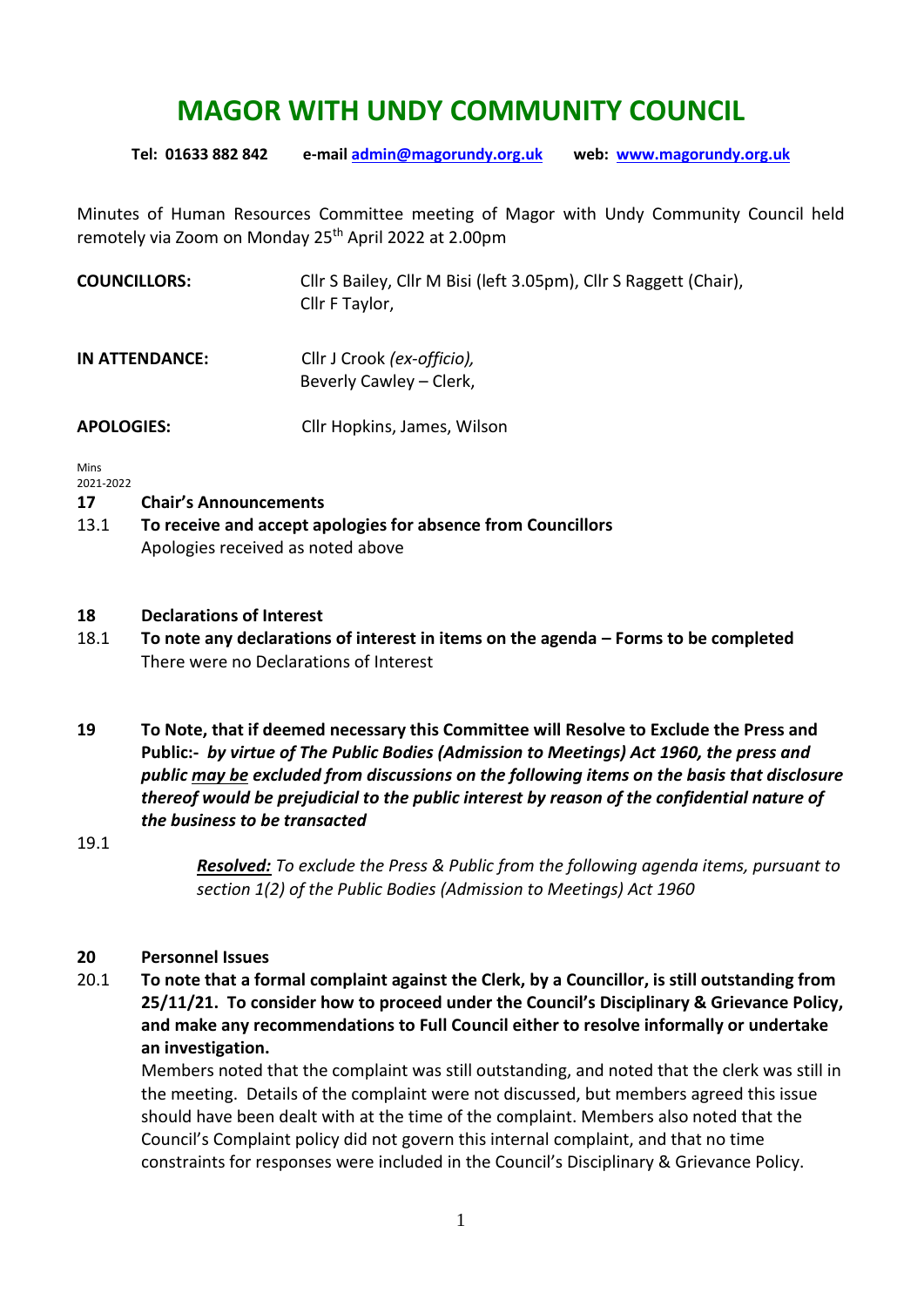*Resolved: To write to both the complainant Councillor and the Clerk advising that members had discussed the process, and that they would aim to resolve the issue as a matter of priority on an informal basis.*

*Resolved: To review the Complaints Policy and Disciplinary & Grievance Policy at or following the Annual Meeting to ensure both were both fit for purpose.*

## 20.2 **To note that the review of the Clerk's Occupational Health Assessment by this Committee is still outstanding. To understand the issues behind the delay, and agree any actions, and/or close off the issue.**

The Chair advised members that whilst she had commissioned the Occupational Health Assessment as requested by Council, she had been excluded from following up the matter by the previous Council Chair (refers OM 13/09/21 Min No 125). Cllr Raggett detailed some of the recommendations from the report e.g. IT equipment and reduced hours, which had been discussed with the previous Chair, and members acknowledged that some actions in respect of IT equipment had been resolved by the then Vice Chair Cllr Crook. Cllr Raggett asked the Clerk if she felt Council had let her down, albeit Full Council nor the HR Committee had been aware of the assessments contents. The Clerk confirmed that she had, and that all that was required, was for Council and/or the HR Committee to acknowledge that the commissioned report had been received, and to close the matter down.

*Resolved: To acknowledge that following commission of the Occupational Health Assessment, the report had been received, some actions had been taken, and that the matter should now be closed off.*

## **21 Employment Contracts**

21.1 **To note and consider a proposed draft employment contract in respect of the Council's Litter pickers, to bring them from a casual contract on ad hoc hours onto a permanent contract, and agree any actions.**

Members noted the draft employment contract, and the clerk confirmed the Litter pickers current hours.

*Resolved: To recommend to Full Council that they accept the draft employment contracts in respect of the Litter pickers and that they be placed at Spinal Column Point 1 for rate of pay purposes.*

21.2 **To note that the contract for Clerk to the Council and RFO is in line with the National Agreement on Salaries and Conditions of Service as agreed by the National Association of Local Councils, and the Society of Local Council Clerks, and does not need amendment.** Members noted that the model contract for the Clerk & RFO was still fit for purpose. Clerk to forward members another copy of the model contract.

## **22 Employee Handbook**

22.1 **To note and adopt the proposed Employee Handbook drawn up in collaboration with Ellis Whittam** 

*Resolved: To recommend to Full Council that they accept the proposed handbook for*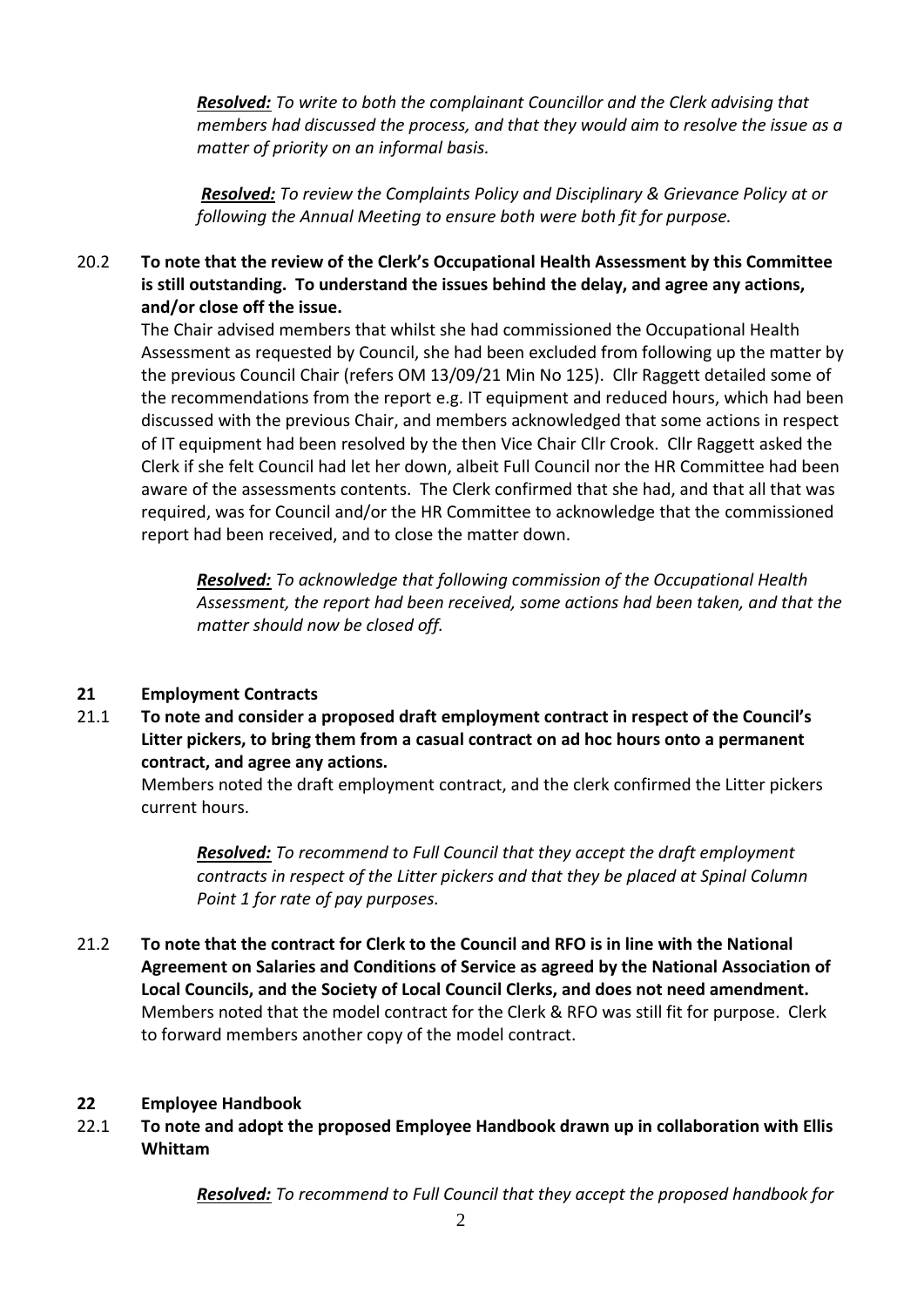*employees, and that each member of staff be issued with a copy.*

- **23 Recruitment of, and Handover to new Clerk & RFO**
- 23.1 **To note that the closing date for applications was midnight on 8th April 2022** Noted.
- 23.2 **To note that the interview panel (for sifting applications and interviewing) was: Cllr S Raggett (Chair of Panel), Cllr F Taylor, Cllr D James and Cllr M Bisi.** Members noted that Cllrs Taylor and James had stepped down from the interview and sifting panel on  $21^{st}$  April 2022, as they had concerns regarding the involvement of One Voice Wales in the recruitment process.
- 23.3 **To note that due to a technical issue the sifting/shortlisting of applications could not take place on the 11th April, and was rescheduled for 2.30.pm on 21st April, subject to approval by Full Council at its Extraordinary Meeting of 21st April 2022 at 2pm.** Noted.
- 23.4 **To receive feedback from the shortlisting panel, and agree any recommendations of actions required for/by full council.**

As Cllrs Taylor and James had stepped down from the sifting and interviewing panel, the remaining members were unable to consider the two job applications received, as the panel did not meet the requirements of the resolution - a named panel (refers OM 28/3/22 Min No 311.3) to undertake the recruitment process.

Members noted that whilst the Recruitment and Selection Policy states on the matter of 'Selection and Interview': "The interview panel should consist of two (2) members of the Human Resources Committee, plus one other Councillor and/or the professional HR consultant (if applicable), and such other panel members as Council deems necessary." Naming the panel had meant that the remaining panel could not co-opt another member to undertake the sift.

*Resolved: To call an Extraordinary Meeting of Full Council on 3rd May 2022 to consider how to address the problem, and appoint a new panel if necessary.*

23.5 **To note receipt of a letter from the current Clerk and RFO, confirming the change to her last day of employment under contract (as accepted by Full Council 28/3/22 Min No.311.4), and an offer to work on an ad hoc basis to handover to the new Clerk if one is not in place by the 31st May 2022, and to keep the Council's finance ticking over until such time that the new Clerk is in place, and agree any actions.**

Members noted the change of date, and acknowledged the offer to keep the Council's finances ticking over until such time that a new Clerk is in place and trained on the Finances.

23.6 **To consider what options are available to Full Council if a suitable candidate is not found/forthcoming, and if a clerk cannot be appointed before 31st May 2022, and agree any actions.**

Members discussed Council's options briefly, and agreed that there were a few options available to Council.

- i. Negotiate with the existing Clerk and RFO, to keep the finances ticking over, on an ad hoc hours basis.
- ii. Members could minute meetings.